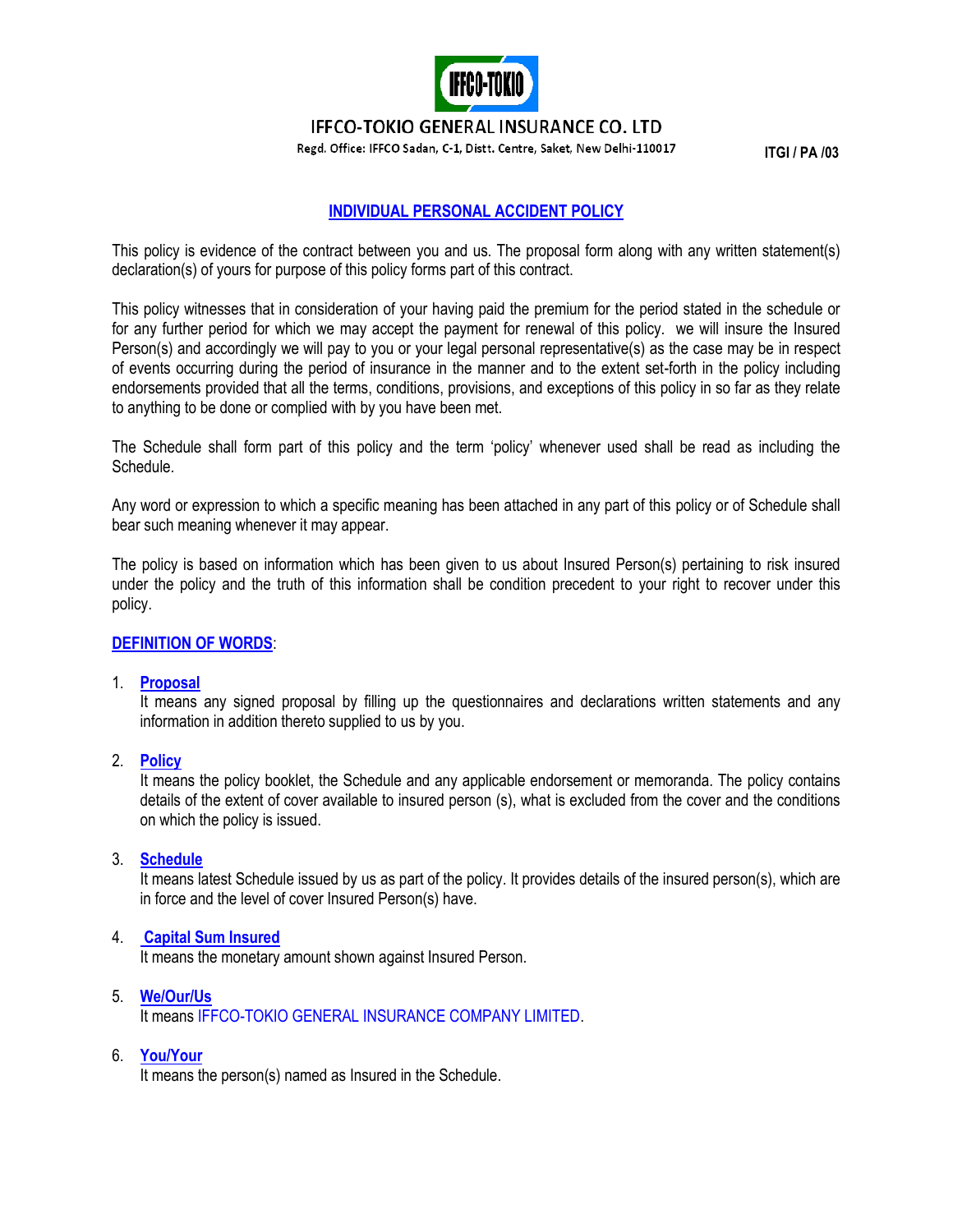

## 7. **Insured Person**

It means the person(s) named as Insured person(s) in the Schedule lodged with us by you which will include you, your family inclusive of dependent parents, blood relatives i.e. dependent brothers, sisters.

### 8. **Period of Insurance**

It means the duration of this policy as shown in the Schedule.

### 9. **Standard Type of Aircraft**

It means any aircraft duly licensed to carry passengers (for hire or otherwise) by appropriate authority irrespective of whether such an aircraft is privately owned or chartered or operated by a regular airline or whether such an aircraft has a single engine or multiengine.

### 10. **Injury**

It means accidental physical bodily harm excluding illness or disease, solely and directly caused by external, violent and visible and evident means which is verified and certified by a Medical Practitioner.

## 11. **Accident**

It means a sudden, unforeseen and involuntary event caused by external, visible and violent means.

### 12. **Air Accident**

It shall mean an accident while the Insured Person is on board the standard type of Aircraft and the Aircraft meets with an accident causing injury to Insured Person.

### 13. **Loss Of Limbs**

It shall mean physical separation of one or both hands or feet or permanent and total loss of use of one or both hands or feet.

### 14. **Physical Separation**

It shall mean separation at or above the wrist and/or of the foot at or above the ankle respectively.

### 15. **Permanent Total Disablement**

The bodily injury, which as its direct consequence immediately and/or in foreseeable future, will permanently, totally and absolutely prevent Insured Person from engaging in any kind of occupation.

### 16. **Temporary Total Disablement**

The bodily injury which as its direct consequence will prevent the Insured Person from engaging in all types of the occupation or any employment whatsoever for a period not exceeding 104 weeks since the date of injury to the time, Insured Person is fit enough to resume duty or engage in any kind of occupation as certified by Medical practitioners.

### 17. **Dependent child**

It means a child (natural or legally adopted), who is financially dependent on the primary insured or proposer and does not have his/her independent sources of income.

### 18. **Medical Practitioner**

A Medical Practitioner is a person who holds a valid registration from the Medical Council of any State or Medical Council of India or Council for Indian Medicine or for Homeopathy set up by the Government of India or a State Government and is thereby entitled to practice medicine within its jurisdiction; and is acting within the scope and jurisdiction of license.

### 19. **Reasonable and Customary Charges**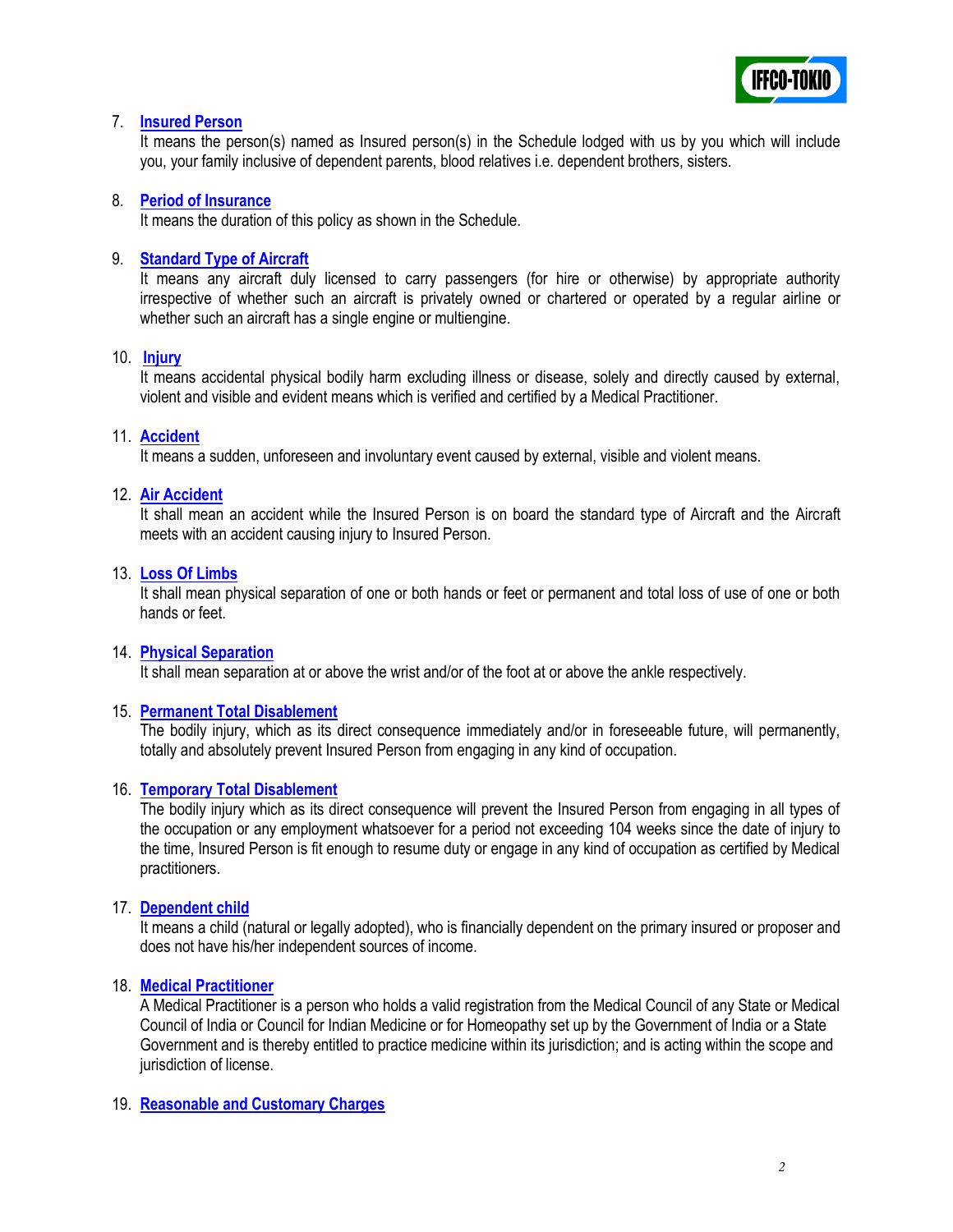

It means the charges for services or supplies, which are the standard charges for the specific provider and consistent with the prevailing charges in the geographical area for identical or similar services , taking into account the nature of the injury involved.

### 20. **Medical Expenses**

It means those expenses that an Insured Person has/you have necessarily and actually incurred for medical treatment on account of Accident on the advice of a Medical Practitioner, as long as these are no more than would have been payable if the Insured Person had not been insured and no more than other hospitals or doctors in the same locality would have charged for the same medical treatment.

## 21. **Cumulative Bonus**

It means any increase in the Basic Sum Insured granted by us without an associated increase in premium.

## 22. **Notification of Claim**

It means the process of notifying a claim to us by specifying the timelines as well as the address / telephone number to which it should be notified.

## 23. **Disclosure to information norm**

This means the Policy shall be void and all premium paid hereon shall be forfeited to us, in the event of misrepresentation, mis-description or non-disclosure of any material fact.

### 24. **Renewal**

It means the terms on which the contract of insurance can be renewed on mutual consent.

### 25. **Alternative treatments**

It means forms of treatments other than treatment "Allopathic" or "modern medicine" and includes Ayurvedic, Unani, Sidha and Homeopathy in the Indian context.

# **COVERAGE**

| <b>WHAT IS COVERED</b>                                      | <b>WHAT IS NOT COVERED</b>                                                          |
|-------------------------------------------------------------|-------------------------------------------------------------------------------------|
| If following Bodily injury which solely and directly causes | We will not liable for                                                              |
| death or disablement to insured person within 12 months     | Compensation under more than one of the<br>$1_{\cdot}$                              |
| of injury as stated in Table of Benefits, we shall pay to   | benefits mentioned in Table of Benefits in respect                                  |
| you or your legal representative / assignee / nominee the   | of the same period of disablement.                                                  |
| sum or sums hereinafter set forth in Table of Benefits.     | Any other payment after a claim under one of the<br>2.                              |
|                                                             | benefits 1,2,3 and 4 in Table of benefits has been<br>admitted and becomes payable. |
|                                                             | 3.<br>Any payment in case of more than one claim                                    |
|                                                             | under this section during any one period of                                         |
|                                                             | Insurance by which OUR liability in that period                                     |
|                                                             | would exceed the sum payable under benefit(1) of                                    |
|                                                             | this policy.                                                                        |
|                                                             | Payment of compensation in respect of injury as a<br>4.                             |
|                                                             | consequence of                                                                      |
|                                                             | a) Committing or attempting to commit suicide or                                    |
|                                                             | intentional self-injury.                                                            |
|                                                             | b) Whilst under influence of intoxicating liquor.                                   |
|                                                             | c) Drug addiction or alcoholism.                                                    |
|                                                             | d) Whilst engaging in Aviation or Ballooning or whilst                              |
|                                                             | mounting into, dismounting from or travelling in                                    |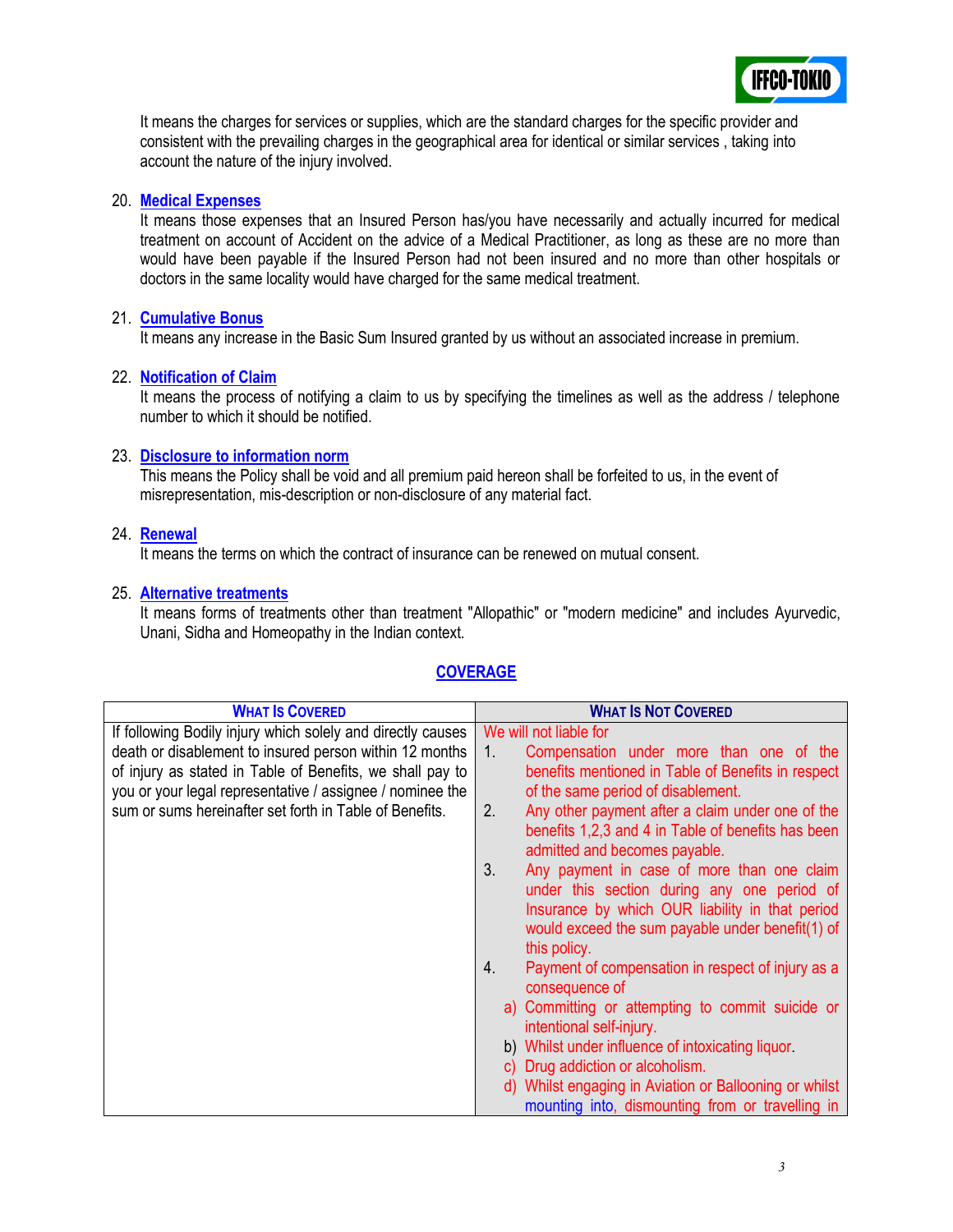| <b>TABLE OF BENEFITS</b>                         | PERCENTAGE OF CAPITAL SUM INSURED |
|--------------------------------------------------|-----------------------------------|
| Death<br>1.                                      | 100                               |
| 2.<br>a) Loss of sight (both eyes)               | 100                               |
| b) Loss of two limbs                             | 100                               |
| c) Loss of one limb and one eye                  | 100                               |
| 3.<br>a) Loss of sight of one eye                | 50                                |
| b) Loss of one limb                              | 50                                |
| Permanent Total and absolute disablement<br>4.   | 100                               |
| i) Loss of toes-all<br>5.                        | 20                                |
| ii) Great-both phalanges                         | 5                                 |
| iii) Great-one phalanx                           | $\overline{2}$                    |
| iv) Other than great, if more than one toe lost  | 1                                 |
| each                                             |                                   |
| i) Loss of hearing - both ears                   | 50                                |
| ii) Loss of hearing - one ear                    | 15                                |
| Loss of Speech<br>C)                             | 50                                |
| Loss of four fingers and thumb of one hand<br>d) | 40                                |
| Loss of four fingers<br>e)                       | $\overline{35}$                   |
| f) Loss of thumb                                 |                                   |
| Both phalanges<br>i)                             | 25                                |
| One phalanx<br>$\mathsf{ii}$                     | 10                                |
| Loss of index finger<br>g)                       |                                   |
| i)Three phalanges                                | 10                                |
| ii) Two phalanges                                | 8                                 |
| iii)One phalanx                                  | 4                                 |
| Loss of middle finger<br>h)                      |                                   |
| i) Three phalanges                               | 6                                 |
| ii) Two phalanges                                | 4                                 |
| iii) One phalanx                                 | $\overline{2}$                    |
| Loss of ring finger<br>i)                        |                                   |
| i)Three phalanges                                | 5                                 |
| ii)Two phalanges                                 | 4                                 |
| ii)One phalanx                                   | 2                                 |
| Loss of little finger<br>$\mathbf{j}$            |                                   |
| i)Three phalanges                                | 4                                 |
| ii)Two phalanges                                 | 3                                 |
| iii)One phalanx                                  | $\overline{2}$                    |
| Loss of Metacarpals<br>k)                        |                                   |
| i) First or second (additional)                  | 3                                 |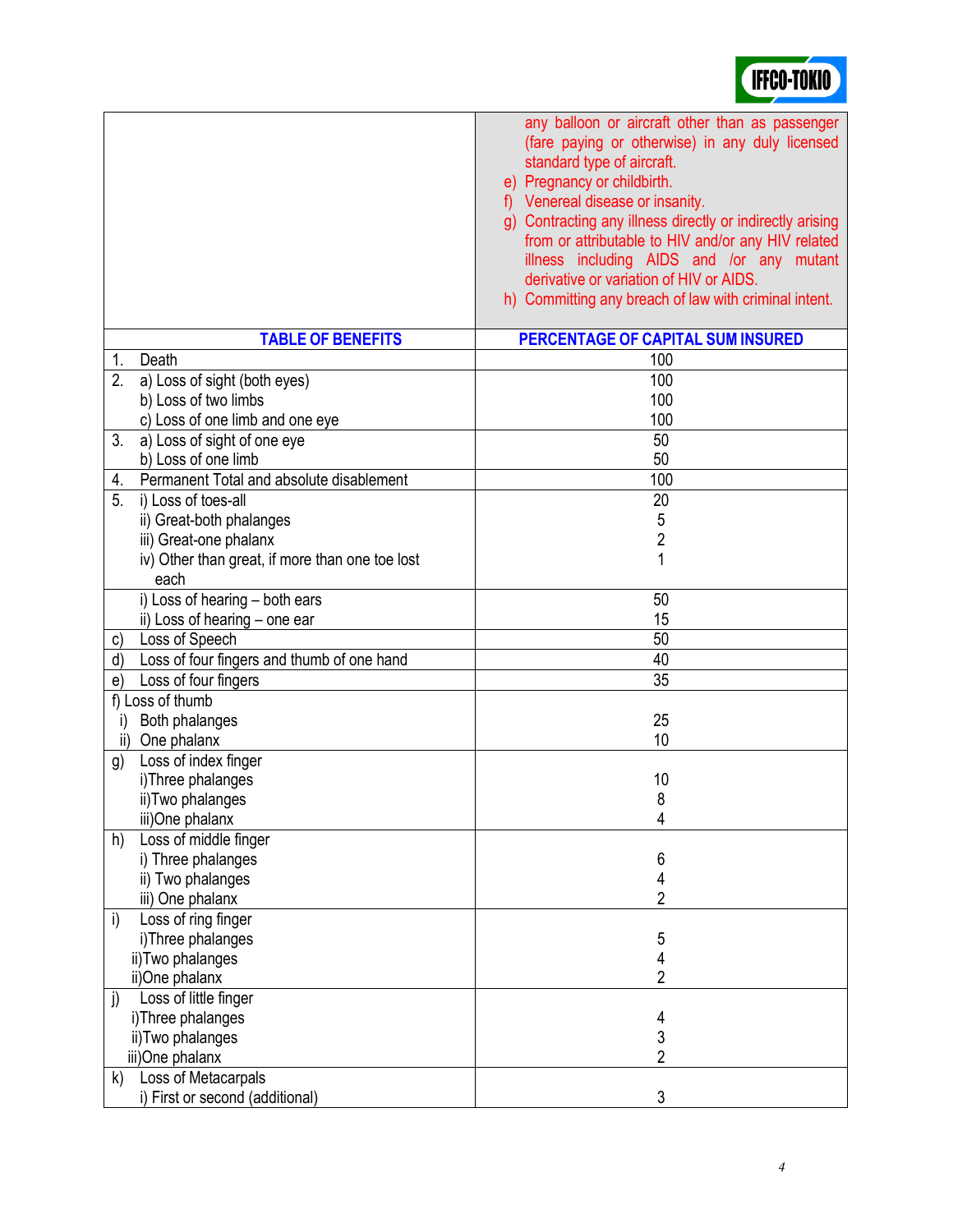

|         | ii) Third, fourth or fifth (additional)                                                                                                                                                                             | $\overline{2}$                                                                      |  |
|---------|---------------------------------------------------------------------------------------------------------------------------------------------------------------------------------------------------------------------|-------------------------------------------------------------------------------------|--|
| $\vert$ | Any other permanent partial disablement                                                                                                                                                                             | % as assessed by Doctor                                                             |  |
| 6.      | Temporary Total disablement benefit at the rate per                                                                                                                                                                 | 1% of C.S.I or Rs.25,000 whichever is lower.                                        |  |
|         | week                                                                                                                                                                                                                |                                                                                     |  |
|         |                                                                                                                                                                                                                     | <b>SPECIAL INBUILT BENEFITS UNDER THE POLICY IN ADDITION TO CAPITAL SUM INSURED</b> |  |
| А.      | <b>Expenses For Carriage of Dead Body</b>                                                                                                                                                                           |                                                                                     |  |
|         | In the event of death of Insured Person outside                                                                                                                                                                     | 2% of Capital Sum Insured or 2,500/- (Two thousand five                             |  |
|         | his/her Home, transportation cost for carriage of                                                                                                                                                                   | hundred) whichever is lower.                                                        |  |
|         | dead body to Home including funeral charges is                                                                                                                                                                      |                                                                                     |  |
|         | payable.                                                                                                                                                                                                            |                                                                                     |  |
| B.      | <b>Damage to Clothes</b>                                                                                                                                                                                            | Rs. 1000 (one thousand) per insured person any one                                  |  |
|         | Cost of Clothing damaged in the Accident as                                                                                                                                                                         | accident or actual expenses whichever is lower.                                     |  |
|         | described above and liability is admitted by us.                                                                                                                                                                    |                                                                                     |  |
|         | C. <b>Ambulance charges</b> for transportation of Insured                                                                                                                                                           | Rs. 1000 (one thousand) per insured person any one                                  |  |
|         | person to Hospital following Accident which results                                                                                                                                                                 | accident or actual expenses whichever is lower.                                     |  |
|         | in liability having been admitted by us as per 1 to 6<br>of "Table of Benefits".                                                                                                                                    |                                                                                     |  |
|         |                                                                                                                                                                                                                     |                                                                                     |  |
|         | D. Education Fund                                                                                                                                                                                                   |                                                                                     |  |
|         | In the event of death, permanent total<br>disablement                                                                                                                                                               |                                                                                     |  |
|         | i.e. 1 to 4 of "Table of Benefits" of Insured Person,                                                                                                                                                               |                                                                                     |  |
|         | we will approve compensation towards Education                                                                                                                                                                      |                                                                                     |  |
|         | Fund for dependent children as below:                                                                                                                                                                               |                                                                                     |  |
|         | For one child upto the age of 23 yrs.<br>a)                                                                                                                                                                         | -10% (Ten percent) of C.S.I Subject to a maximum of Rs.                             |  |
|         |                                                                                                                                                                                                                     | 5000/-                                                                              |  |
|         | For more than one children upto the age of 23<br>b)                                                                                                                                                                 | -10% (Ten percent) of C.S.I Subject to a maximum of Rs.                             |  |
|         | vrs.                                                                                                                                                                                                                | 10000/-                                                                             |  |
| Е.      | <b>Loss of Employment</b>                                                                                                                                                                                           |                                                                                     |  |
|         | In the event of accident leading to loss of                                                                                                                                                                         |                                                                                     |  |
|         | employment as a consequence of 2, 3 and 4 of                                                                                                                                                                        | - Rs. 15000 or 1% of CSI whichever is lower.                                        |  |
|         | Table of Benefits.                                                                                                                                                                                                  |                                                                                     |  |
| F.      | <b>Cumulative Bonus</b>                                                                                                                                                                                             |                                                                                     |  |
|         | Compensation for individual policies and family package covers under 1 to 4 of Table of Benefits shall be                                                                                                           |                                                                                     |  |
|         | increased by 5% (five percent) of Capital Sum Insured in respect of each completed year subject to following;                                                                                                       |                                                                                     |  |
|         | I. Maximum accumulation: 50% (fifty percent)                                                                                                                                                                        |                                                                                     |  |
|         | Bonus is permissible on renewals of other insurers<br>Ш.                                                                                                                                                            |                                                                                     |  |
|         | Ш.<br>Bonus is permissible only when the policy is renewed within 90(ninety) days from the date of expiry.<br>IV.                                                                                                   |                                                                                     |  |
|         | In case Capital Sum Insured is increased at the time of renewal, the bonus will be allowed only on the<br>previous years CSI at the above rate. Cumulative bonus on the additional sum insured will be allowed next |                                                                                     |  |
|         | year at 5% (five percent) and such percentage that the insured has earned on the CSI of previous year                                                                                                               |                                                                                     |  |
|         | policy. The cumulative bonus will accordingly be increased in subsequent years.                                                                                                                                     |                                                                                     |  |
|         |                                                                                                                                                                                                                     |                                                                                     |  |

# **EXTENSIONS**

I. **Medical Benefit Extension**: A policy can be extended on payment of extra premium to cover medical expenses necessarily incurred by the insured in connection with the injury, provided the claim otherwise is admissible under the policy.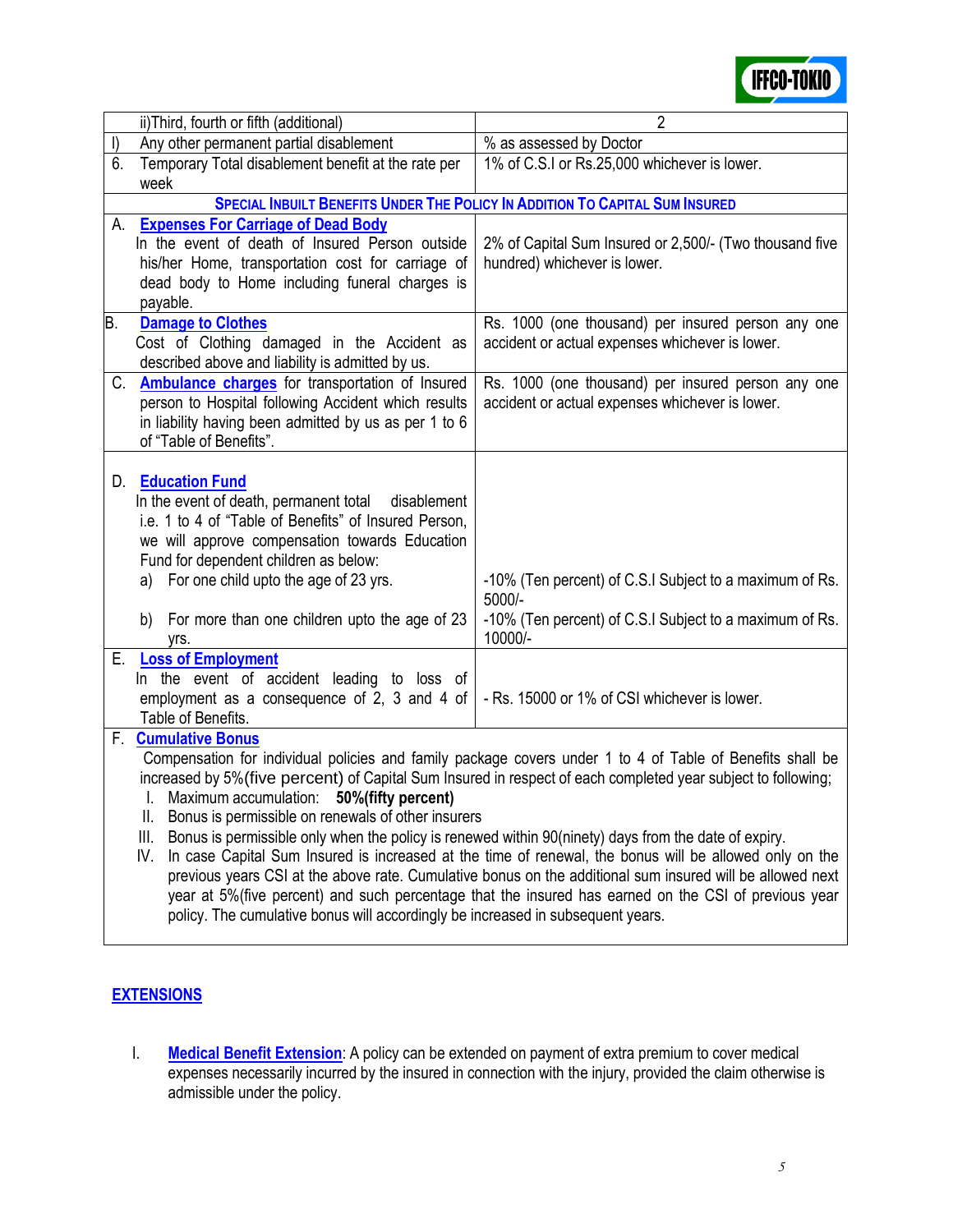

The table for loading on premium and benefit limits for Medical extension is mentioned against the respective opted benefits-

|                       | <b>Loading for Medical</b> |                                    |
|-----------------------|----------------------------|------------------------------------|
| <b>Benefits Opted</b> | <b>Extension</b>           | <b>Limits</b>                      |
|                       |                            | 1. Actual Expenses or              |
|                       |                            | 2.10% of capital sum insured or    |
|                       |                            | 3. 25% of the admissible PA claim  |
| Benefit 1             | 10%                        | whichever shall be less.           |
|                       |                            | 1. Actual Expenses or              |
|                       |                            | 2. 20% of capital sum insured or   |
|                       |                            | 3.50% of the admissible PA claim   |
| Benefit 1 to 4        | 25%                        | whichever shall be less.           |
|                       |                            | 1. Actual Expenses or              |
|                       |                            | 2.35% of capital sum insured or    |
|                       |                            | 3.75% of the admissible PA claim   |
| Benefit 1 to 5        | 50%                        | whichever shall be less.           |
|                       |                            | 1. Actual Expenses or              |
|                       |                            | 2.50% of capital sum insured or    |
|                       |                            | 3. 100% of the admissible PA claim |
| Benefit 1 to 6        | 100%                       | whichever shall be less.           |

**Note**: The Medical benefit under Option 3 and Option 4 will be restricted to the maximum benefit prescribed under Option 2 unless the Insured Person has been hospitalised.

II. **Indian Personnel working abroad:** In respect of Indian personnel Corporate/Professionals working in a foreign country on civilian duties, the cover may be granted for personal accident on payment of additional premium as under:-

| <b>Circumstances</b>                        | <b>Chargeable Additional Premium</b> |
|---------------------------------------------|--------------------------------------|
| a)During Normal Times                       | 50% of Premium                       |
| b) During apprehensive or Disturbance times | 200% of premium                      |

- III. **Cost of Travel:** The Policy can be extended to cover the cost of travel for one person (a relative, friend, or colleague of insured) to meet the insured person who has been injured due to accident and the claim has been admitted under the Table of Benefit and also for return travel expenses for injured insured person. The scheme is as under:
	- a) **Cost of travel for any relation, friend, colleague or any other nominated person by the Insured person or his/her spouse**:- In the event of insured person meeting with an accident outside the city/town, where his/her principal place of residence is located and claim having been admitted under "Table of Benefits" "1 to 6" and becomes payable; the Company would reimburse the cost of travel expenses for one of the relation, friend, colleague of insured person or a nominated person by a insured person or his/her spouse to join him/her for both outward/return journey . This extension is available only if the Insured Person is hospitalized in consequence of Accident. The maximum liability of the Company would be limited to 2% (two percent) of the Capital Sum Insured or Rs. 10,000 or actual expenses whichever is lower within the period of insurance. The prescribed rates would be Rs. 7.50 per insured person.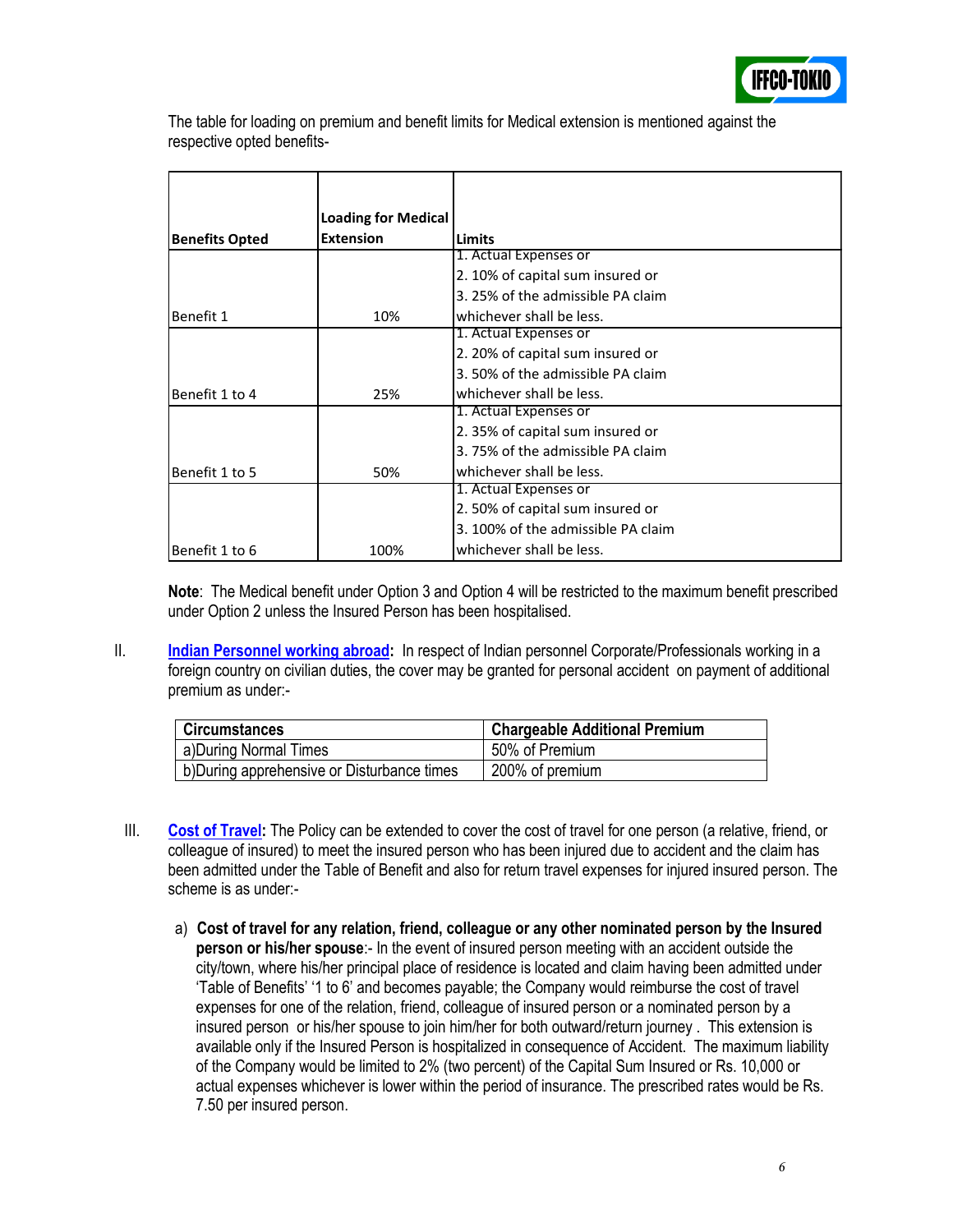

- b) **Cost of travel for insured person**. In the event of insured person meeting with an accident outside the city/town, where his/her principal place of residence is located and claim having been admitted under "Table of Benefits" "1 to 6" and becomes payable; the Company would reimburse the cost of travel expenses for insured person to his / her principal place of residence or any other location for emergency treatment. The extension is available only if the Insured Person is hospitalized as a consequence of Accident. The maximum liability of the company would be limited to 1.00% of the Capital Sum Insured or Rs. 5,000 or actual expenses, whichever is lower. The Prescribed Rate would be Rs.4.00 per Insured Person.
- IV. **Cost of Supporting Items:-** In the event of Insured person meeting with an accident and liability having been admitted under Table of Benefits, 2 to 5, the Company would reimburse the cost of purchase of supporting items such as artificial limb, crutches, stretcher, tricycle, wheelchairs, intra-ocular lenses, spectacles or any other items which in the opinion of Medical Practitioner is necessary for insured person. The Company"s maximum liability would be limited to Rs. 10,000 (Ten thousand) or 2% of sum insured or actual expenses, whichever is lower in addition to CSI in any one period of Insurance. The Prescribed Rate would be Rs.10.00 per Insured Person.

## **PROVISIONS**

### **Provided That All Sums Payable Hereunder Shall Be Payable :**

- (i) In case of claim by death or permanent total disablement i.e. Benefit 1) to Benefit 4) of Table of Benefits only after deleting by an endorsement the name of Insured Person(s) in respect of whom such sums shall become payable without any refund of premium.
- (ii) In case of claim by permanent partial disablement i.e. Benefit 5) of Table of Benefits only after reduction by an endorsement of Capital Sum Insured by the amount admissible under the claim in respect of Insured person in respect of whom such sum shall become payable.
- (iii) In case of Temporary Total Disablement Benefit i.e. 6) of Table of Benefits only upon termination of such disablement in respect of Insured person for whom the claim has been lodged.

### **GENERAL CONDITIONS:**

#### 1. **Reasonable Precaution**

You/Insured Person shall take all reasonable precautions to prevent injury or damage in order to minimize claims.

2. **Notice**

you will give every notice and communication in writing to OUR office through which this insurance is affected.

3. **Mis-description**

The Policy shall be void and all premium paid by you to us be forfeited in the event of misrepresentation or concealment of any material information.

#### 4. **Disclosure to information norm**

This means the Policy shall be void and all premium paid hereon shall be forfeited to us, in the event of misrepresentation, mis-description or non-disclosure of any material fact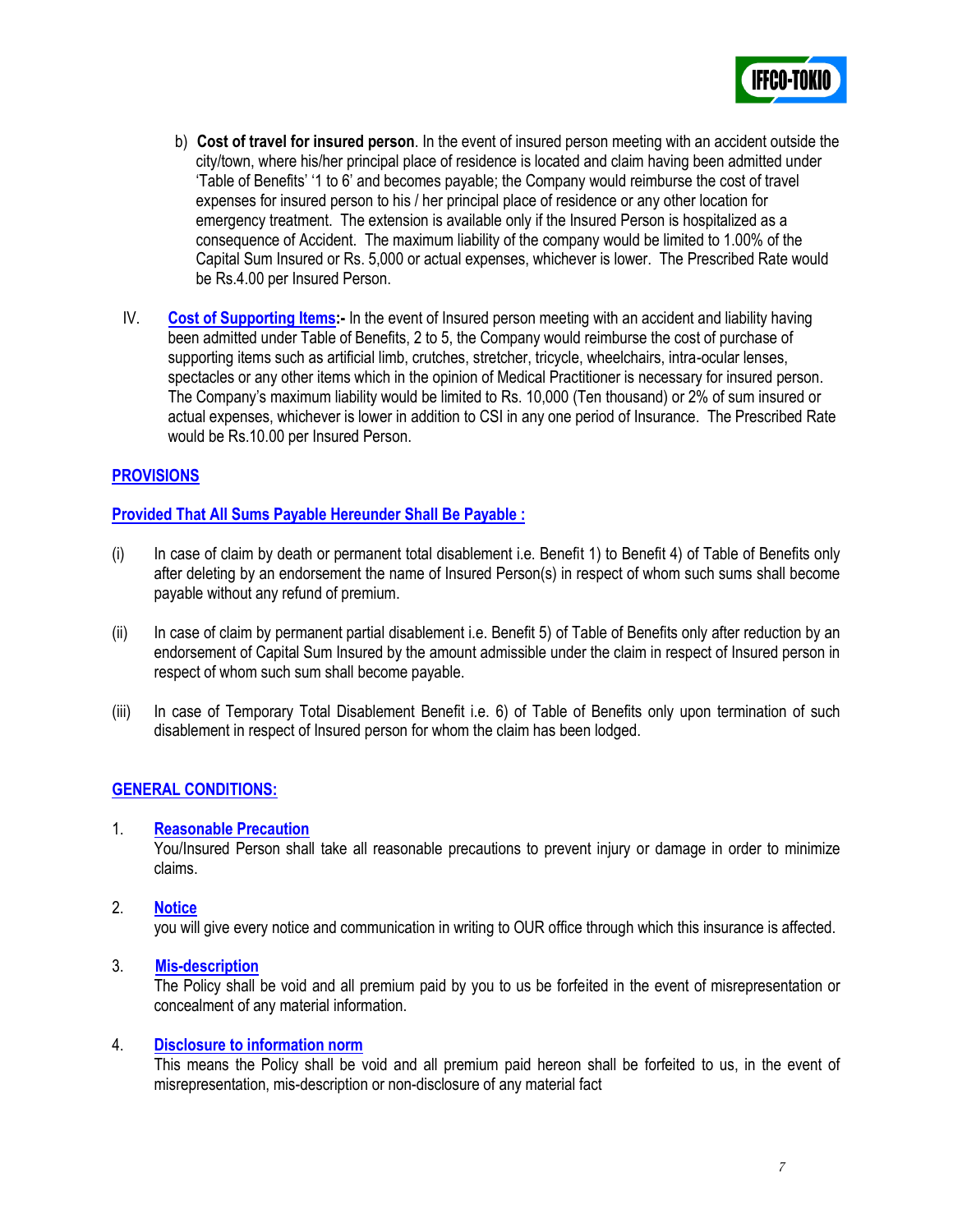

# 4. **Free Lookup Period:**

You will be allowed a period of at least 15 (fifteen) days from the date of receipt of the policy to review the terms and conditions of the policy and to return the same if not acceptable stating the reasons therein for doing so. If you have not made any claim during the free look period, then you shall be entitled to :

- I. A refund of the premium paid less any expenses incurred by us<br>II. Where the risk has already commenced and the option of retu
- Where the risk has already commenced and the option of return of the policy is exercised by you, a deduction towards the proportionate risk premium for period on cover less any expenses incurred by us
- III. Where only a part of the risk has commenced, such proportionate risk premium commensurate with the risk covered during such period less any expenses incurred by us on medical examination of the insured persons and the stamp duty charges

### 5. **Changes in Circumstances**:

you must inform us, as soon as reasonably possible of any change in information you have provided to us about Insured person(s) which may affect the Insurance cover provided e.g. duty, business, occupation and obtain from us an endorsement to this effect.

### 6. **Claim Procedure and Requirements**

An event, which might become a claim under the policy, must be reported to us as soon as possible. In case of death, written notice also of death must, unless reasonable cause is shown, be given before internment/ cremation and in any case, within one calendar month after the death, and in the event of loss of sight or amputation of limbs, written notice thereof must also be given within one calendar month after such loss of sight or amputation. A written statement of the claim will be required and a claim form will be provided.

You or Your personal representative must give immediate written notice but within 14(fourteen) days of occurrence of injury, disease.

All certificates, information and evidence from a Medical Attendant or otherwise required by us shall be furnished by you, your personal representative/assignee in the manner and form as we may prescribe. In such claims your legal representative, Nominee, beneficiary will allow OUR representative to carry out examination and ascertain details if and when we may reasonably require and in the event of death get the post-mortem examination done in respect of body of Insured Person(s). In the event of claim in respect of loss of sight and loss of speech, the Insured person(s) shall undergo at your expenses such operations or treatment as we may reasonably deem desirable.

### 7. **Fraud**

If a claim is fraudulent in any respect or supported by any fraudulent statement or device with or without your knowledge, all benefit(s) under this Policy shall be forfeited.

#### 8. **Renewal**

Renewal shall not be refused unless justified on grounds of fraud, moral hazard or misrepresentation or non‐cooperation by the insured, provided, however, that you apply for renewal and remit the requisite premium before the expiry of this policy.

The Policy has to be renewed within the expiry date or within a maximum of 90(ninety) days from the expiry date, beyond which the continuity benefit (Cumulative Bonus earning) will not be available and any insurance cover thereafter will be treated as fresh cover.

In any case, we shall not be liable to pay claim occurring during the period of break in insurance i.e. up to 90(ninety) days from the due date of renewal.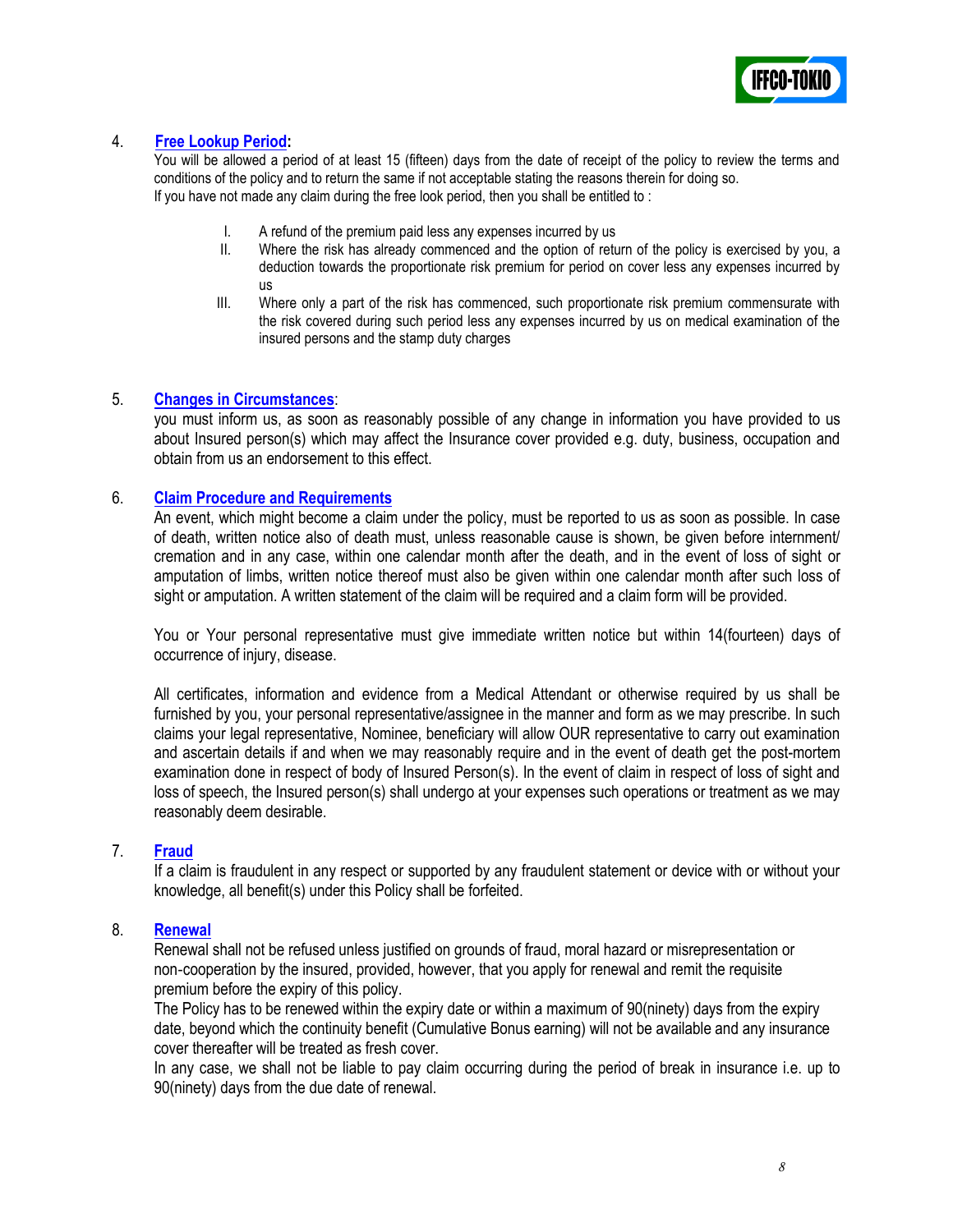

# 9. **Cancellation**

- a) We may cancel the policy on grounds of fraud, moral hazard or misrepresentation or non‐cooperation by you by sending 30(thirty) days notice by registered post to your last known address. You will then be entitled to, except in case of fraud or illegality on your part, a pro-rata refund of premium for unexpired period of this policy in respect of such insured person(s) in respect for whom no claim has arisen.
- b) You may cancel the policy by sending written notice to us under registered post. We will then allow a refund on following scale, except for those insured person(s) for whom claim has been preferred on us under the current policy:

| Period of cover up to | Refund of annual premium rate (%) |
|-----------------------|-----------------------------------|
| $1$ (one) month       | 75% (seventy five percent)        |
| 3(three) months       | 50% (fifty percent)               |
| $6$ (six) months      | 25% (twenty five percent)         |
| Exceeding six months  | Nil                               |

### 10. **Notice of Charge**

We will not be bound to take notice or be affected by any notice of any trust, charge, lien, assignment or other dealings with or relating to this policy. Your receipt or receipt of insured person shall in all cases be an effective discharge to us.

### 11. **Arbitration**

 If any dispute or difference shall arise as to the quantum to be paid under the policy (liability being otherwise admitted) such difference shall independently of all other questions be referred to the decision of the sole arbitrator to be appointed in writing by the parties to or if they cannot agree upon a single arbitrator within 30 (thirty) days of any party invoking arbitration the same shall be referred to a panel of three arbitrators, comprising of two arbitrators, one to be appointed by each of the parties to the dispute/difference and the third arbitrator to be appointed by two such arbitrators and arbitration shall be conducted under and in accordance with the provisions of the arbitration and conciliation act, 1996. It is clearly agreed and understood that no difference or dispute shall be referable to arbitration as herein before provided, if we have disputed or not accepted liability under or in respect of this policy. It is understood, however, that the insured shall have the right at all times during currency of the policy to communicate only, with the leading or issuing office in all matters pertaining to this insurance.

### 12. **Disclaimer Clause**

If we shall disclaim our liability in any claim and such claim shall not have been made subject matter of suit in a court of law within 12(twelve) months from date of disclaimer, then the claim shall for all purpose be deemed to have been abandoned and shall not thereafter be recoverable under this policy.

- 13. No sum payable under this policy shall carry any interest/ penalty.
- 14. The geographical scope of this policy will be worldwide, however the claims shall be settled in India in Indian rupees. The provisions of this policy shall be governed by the laws of India for the time being in force. The parties hereto unconditionally submit to the jurisdiction of the courts in India.
- 15. **Withdrawal & Alteration of Policy Conditions**: The policy terms and conditions may undergo alteration as per the IRDA Regulation. However the same shall be duly notified to you at least three months prior to the date when such alteration or revision comes into effect by registered post at your last declared correspondence address. The timeliness for revision in terms and rates shall be as per the IRDA Regulation.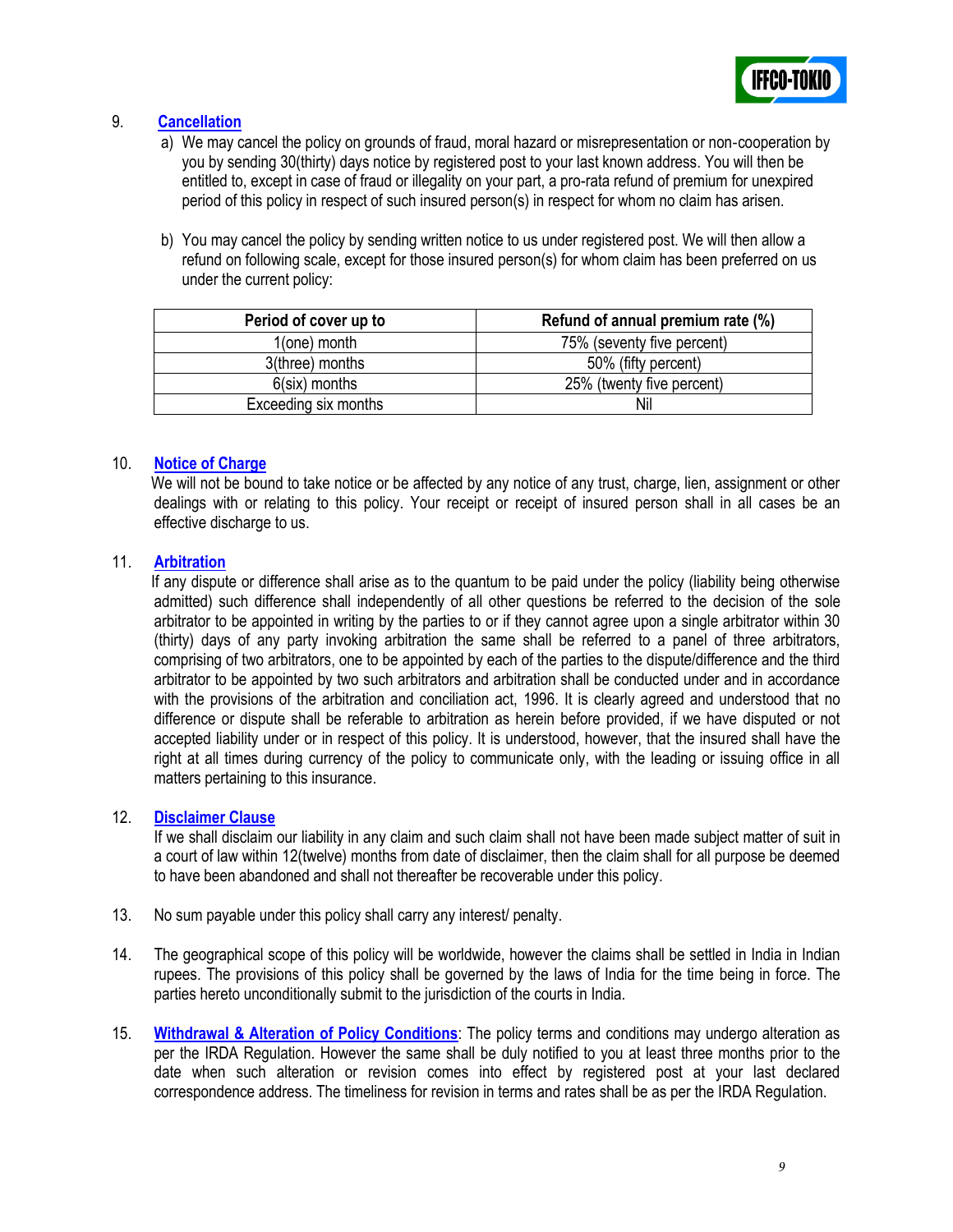

A product may be withdrawn with the prior approval of the Authority and information of withdrawal shall be given to you in advance as per the IRDA guidelines with details of options provided by us. If we do not receive your response on the intimation of withdrawal, the existing product shall be withdrawn on the renewal date and you shall have to take a new policy available with us, subject to terms & conditions.

- 16. **Protection of Policy Holder's Interest**: in the event of a claim, if the same is found admissible under the policy, we shall make an offer of settlement or convey the rejection of the claim within 30(thirty) days of receipt of all relevant documents and investigation/ assessment report (if required). In case the claim is admitted, the claim proceeds shall be paid within 7(seven) days of your acceptance of our offer. In case of delay in payment, we shall be liable to pay interest at a rate which is 2.0% (two percent) above the bank rate prevalent at the beginning of financial year in which the claim is received by us.
- 17. **Grievance or Complaint**: You may register a grievance or complaint by visiting our website [www.itgi.co.in](http://www.itgi.co.in/) you may also contact the branches from where you have bought the policy or grievance officer who can be reached at our corporate office.
- 18. **Sum Insured Enhancement:** In case of increase in Capital Sum Insured more than 10% (ten percent) of last year capital Sum Insured at the time of renewal, subject to underwriter's discretion.
- 19. **Payment of premium:** The premium payable shall be paid in advance before commencement of risk. No receipt for premium shall be valid except on our official form signed by our duly authorized official. In similar way, no waiver of any terms, provision, conditions and endorsements of this policy shall be valid unless made in writing and signed by our authorized official.
- 20. **Insurance Ombudsman:** If you are not satisfied with any issue pertaining to the insurance, you can approach the insurance ombudsman in the respective area for resolving the issue. The contact details of the ombudsman offices is mentioned below: